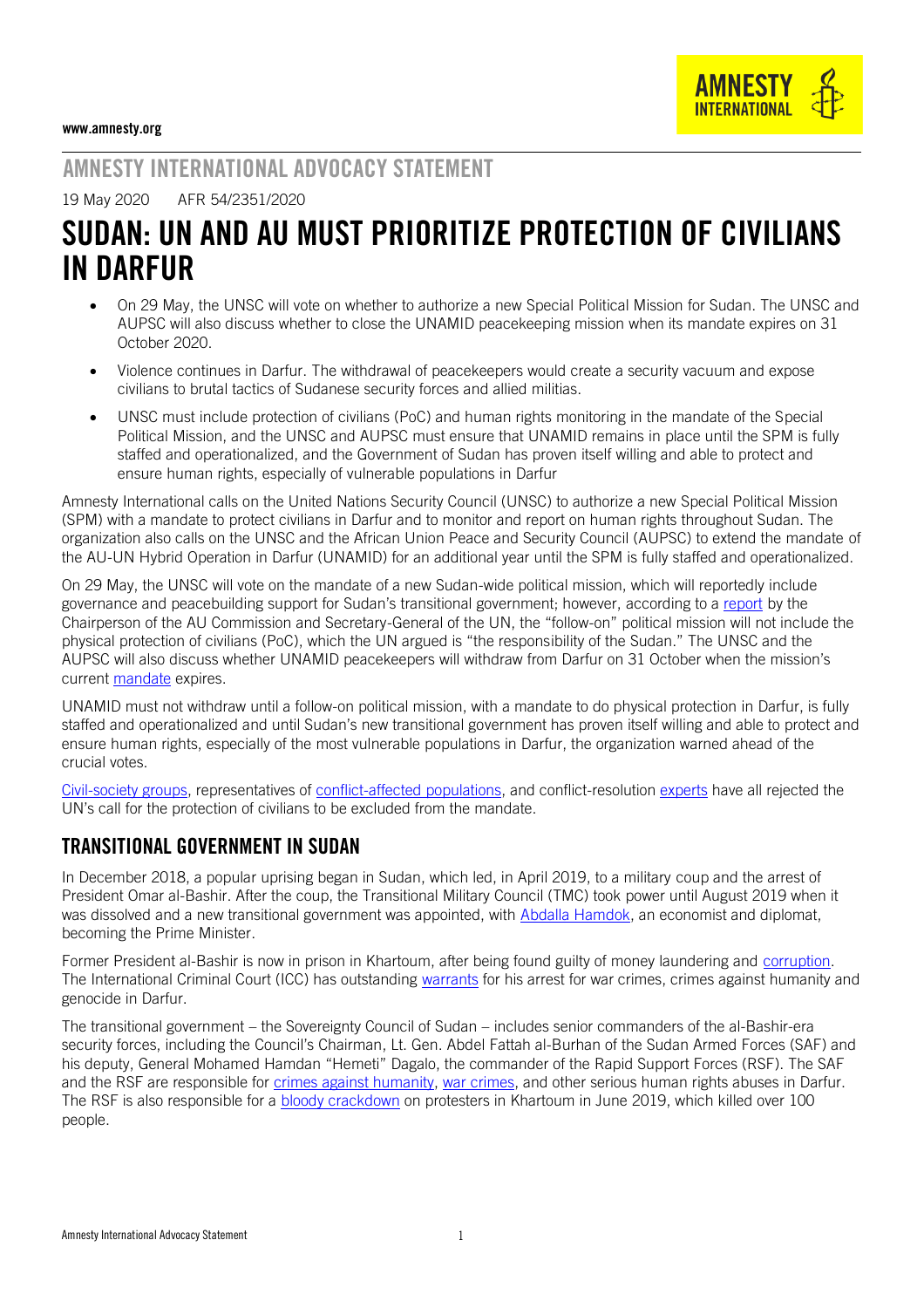Amnesty international believes that a decision to remove the few remaining peacekeepers from Darfur at this time would recklessly and unnecessarily place the lives of Darfur's most vulnerable populations at the mercy of the same security services who have committed crimes against humanity and war crimes in Darfur and other parts of Sudan.

### UNAMID'S PLANNED WITHDRAWAL FROM DARFUR AND SUDAN'S REQUEST FOR A FOLLOW-ON MISSION

In [2017](https://eur02.safelinks.protection.outlook.com/?url=https%3A%2F%2Fundocs.org%2FS%2FRES%2F2363(2017)&data=02%7C01%7Cconor.fortune%40amnesty.org%7C66944c63ce9c415239d408d6ee3e9769%7Cc2dbf829378d44c1b47a1c043924ddf3%7C0%7C0%7C636958349929265487&sdata=4jTpSM%2BCs2uTSTUc0st32R4wqdCzsApXrnhAMTLXbjY%3D&reserved=0) and [2018,](https://eur02.safelinks.protection.outlook.com/?url=https%3A%2F%2Fundocs.org%2FS%2FRES%2F2429(2018)&data=02%7C01%7Cconor.fortune%40amnesty.org%7C66944c63ce9c415239d408d6ee3e9769%7Cc2dbf829378d44c1b47a1c043924ddf3%7C0%7C0%7C636958349929275479&sdata=QibhD0NV9rj0MaH1hX9pAqkWFyzXBeMFb3oBhYrMBoA%3D&reserved=0) the UN and AU decided to dramatically reduce the number of UNAMID troops, close the majority of its bases, and reconfigure the remainder of the mission to focus on the protection of civilians in the Jebel Marra region of Darfur, where the human rights and protection concerns were greatest. In 2019, the UN and AU intended to close the mission, despite continued [violence,](https://www.amnesty.org/en/latest/news/2019/06/sudan-fresh-evidence-of-government-sponsored-crimes-in-darfur-shows-drawdown-of-peacekeepers-premature-and-reckless/) an ongoing political crisis, and the fact that its bases were being [handed over](https://foreignpolicy.com/2019/06/07/document-of-the-week-sudans-paramilitaries-are-seizing-abandoned-u-n-outposts-in-darfur/) to the RSF; however, after a [request](https://www.whatsinblue.org/2019/10/un-au-hybrid-operation-in-darfur-unamid-mandate-renewal-3.php) by Prime Minister Hamdok the mission was extended until October 2020.

In January 2020, Prime Minister Hamdok sent a [letter](https://undocs.org/s/2020/77) to the UNSC requesting a follow-on political mission for Sudan, which would support the transitional government with a variety of governance, security, and justice-related activities, including the protection of civilians and human rights monitoring. In March 2020, Hamdok sent [another letter](https://www.securitycouncilreport.org/atf/cf/%7B65BFCF9B-6D27-4E9C-8CD3-CF6E4FF96FF9%7D/S_2020_221.pdf) to the UNSC, which altered the request for support and did not mention protection of civilians or human rights.

The desire of the UN and the AU to support the transitional government must not come at the expense of protecting civilians in Darfur and monitoring human rights throughout Sudan. The UN Security Council and AU Peace and Security Council must not renege on their commitment to civilians in Darfur. They must prioritize their safety and security, and ensure effective human rights monitoring and reporting throughout Sudan.

## JEBEL MARRA CIVILIANS STILL TAKING REFUGE AROUND UNAMID BASES

Hundreds of thousands have died from violence and conflict-related disease and starvation since the conflict in Darfur began in 2003. Approximately 2 million people remain displaced in Darfur, or as refugees in Chad. Closing the mission would have a particularly devastating impact on the displaced population in and around Jebel Marra, many of whom rely on UNAMID bases for protection.

UNAMID's Sortoni base in northern Jebel Marra is a prime example. In 2016, tens of thousands of civilians fled to the area immediately around the base after the Sudanese government forces destroyed their [villages;](https://eur02.safelinks.protection.outlook.com/?url=https%3A%2F%2Fwww.amnestyusa.org%2Ffiles%2Fjebel_marra_report_c2.pdf&data=02%7C01%7Cconor.fortune%40amnesty.org%7C66944c63ce9c415239d408d6ee3e9769%7Cc2dbf829378d44c1b47a1c043924ddf3%7C0%7C0%7C636958349929295466&sdata=EY56XGCQD2MmB8ewOCs0TvI%2FWmw%2BL2ZrjdkpkKwF3IA%3D&reserved=0) many remain there today unable to go home because of fear of ongoing attacks by security forces against people who attempt to return to their areas to farm.

In 2019, some of those who had fled to Sortoni in 2016 returned to their farms in nearby villages north and east of Kaguro. Several of these villages were attacked again in late 2019 and early 2020, just as the population was about to harvest its crops. This violence, along with fighting between rebels and former-rebels now aligned with the government, has prompted several thousand more people to flee to Soronti camp during the past year.

People living in Sortoni camp told Amnesty International that they fear for their own safety and predicted renewed violence if UNAMID leaves. In early May 2020, A camp leader in Sortoni, who was displaced from his village in 2016, told Amnesty that if UNAMID leaves "there will be a mass killing."

Peacekeepers in Darfur have a mixed record of protecting civilians. On many occasions they have failed to prevent attacks on villages, but they have often been able to protect civilians fleeing violence who managed to get themselves to areas near UNAMID bases and UNAMID-protected camps. This physical protection is still urgently needed around Jebel Marra and in other parts of Darfur, and UNAMID's mere presence in these areas acts as a deterrent and more than justifies its extension.

## EVIDENCE OF ONGOING ATTACKS ON CIVILIANS IN DARFUR

Violence has continued in Darfur since the transitional government took power. The ongoing attacks have included unlawful killings, beatings, sexual violence, lootings and village burning. The government has yet to show that it is willing or able to prevent this violence, protect civilians, and hold perpetrators accountable; and there is evidence that members of the Rapid Support Forces (RSF) and its allied militias are still responsible for perpetrating attacks.

In late December 2019, more than 70 people were [killed](http://www.acjps.org/west-darfur-investigation-into-krinding-camp-massacre-is-urgently-needed/) and more than [46,000](https://dtm.iom.int/reports/sudan-%E2%80%94-emergency-event-tracking-report-el-geneina-1) were displaced when armed men, many of whom were reportedly wearing RSF uniforms, carried out attacks in an IDP camps outside of El Geneina in West Darfur, an area from which UNAMID forces had withdrawn the previous year.